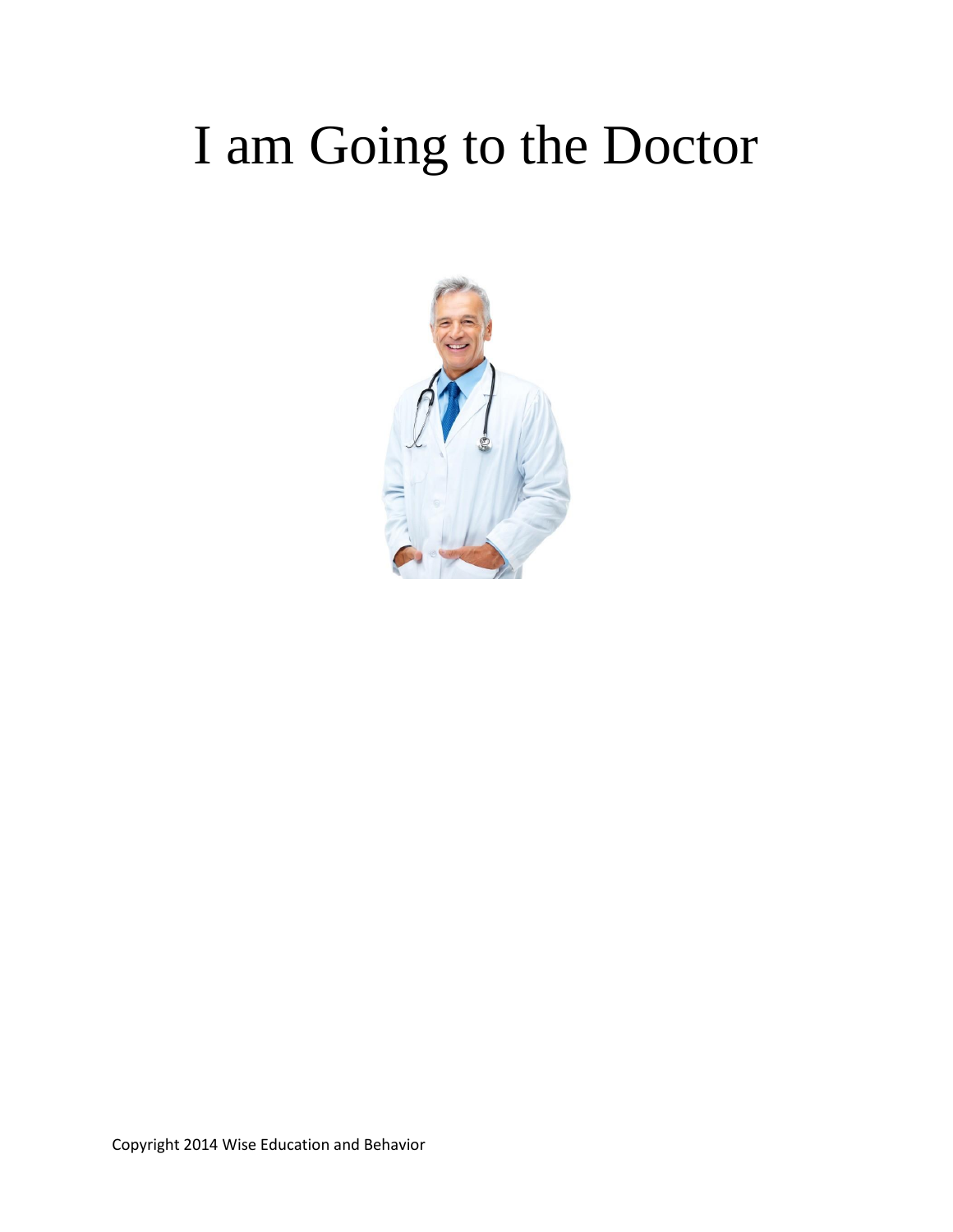# *Here are some things that will probably happen while I am there…*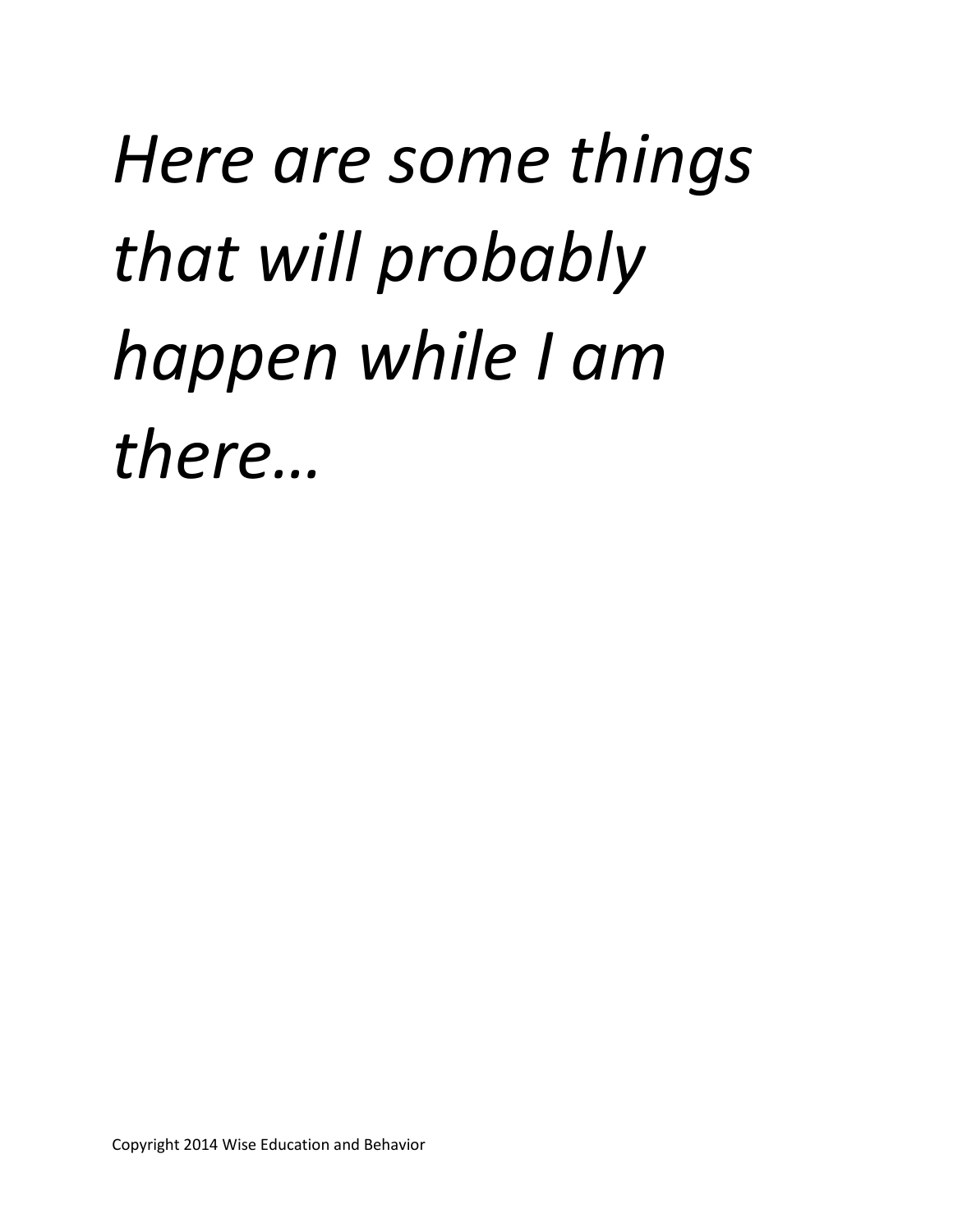# I will go to the front desk so they know I am ready for my appointment.

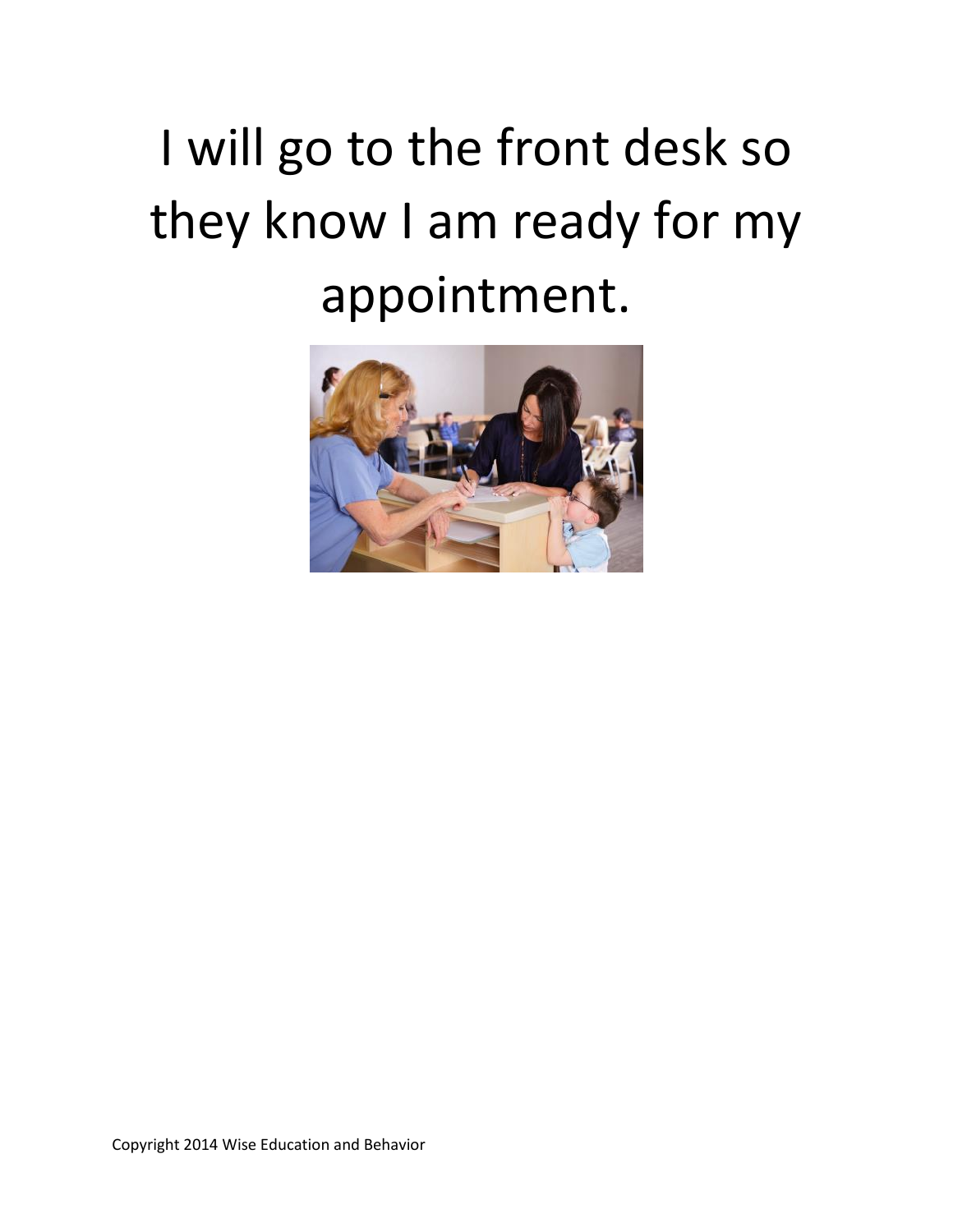# I will wait in the waiting room for my turn to see the doctor.

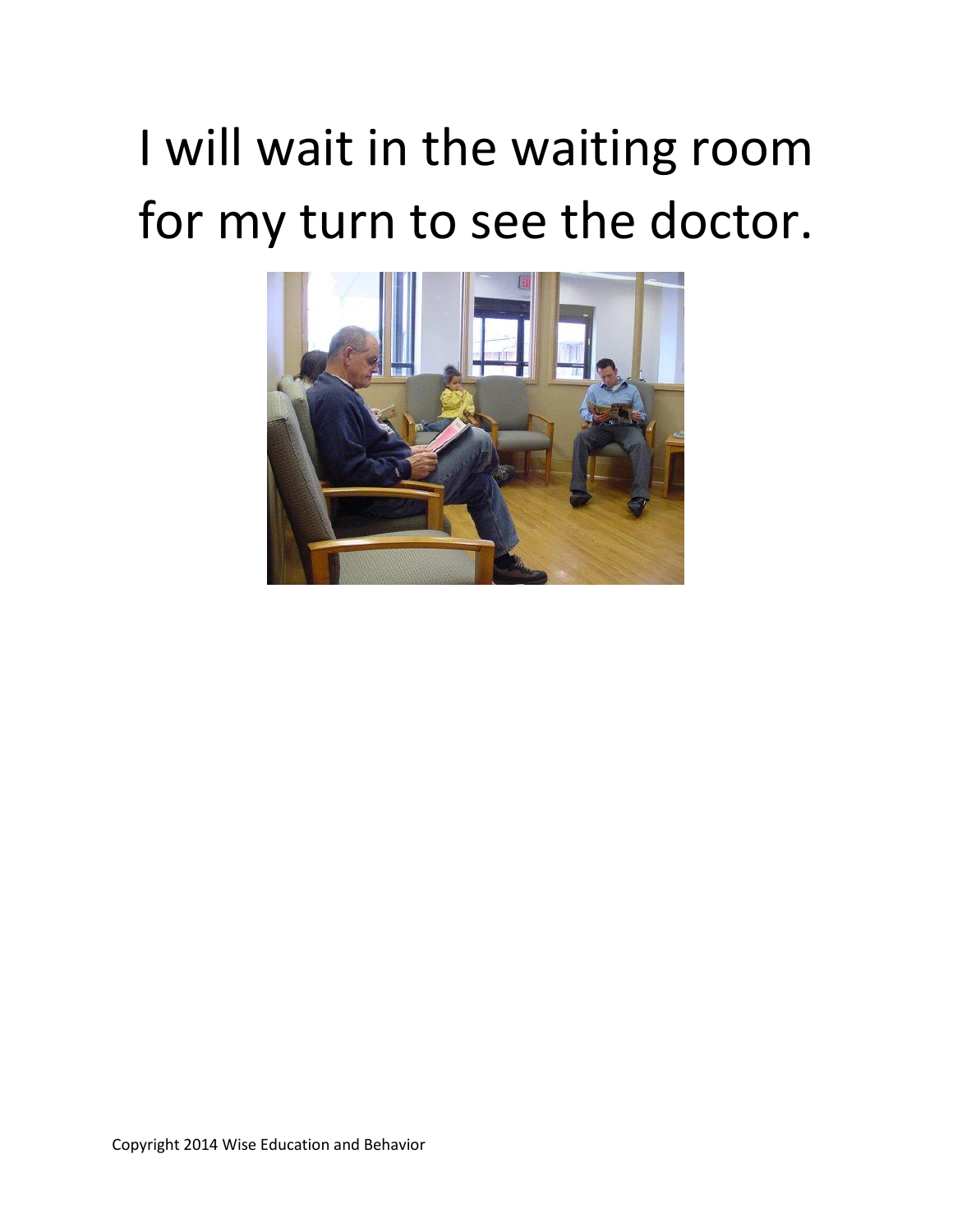## When it is my turn, I will go into the office with the nurse.

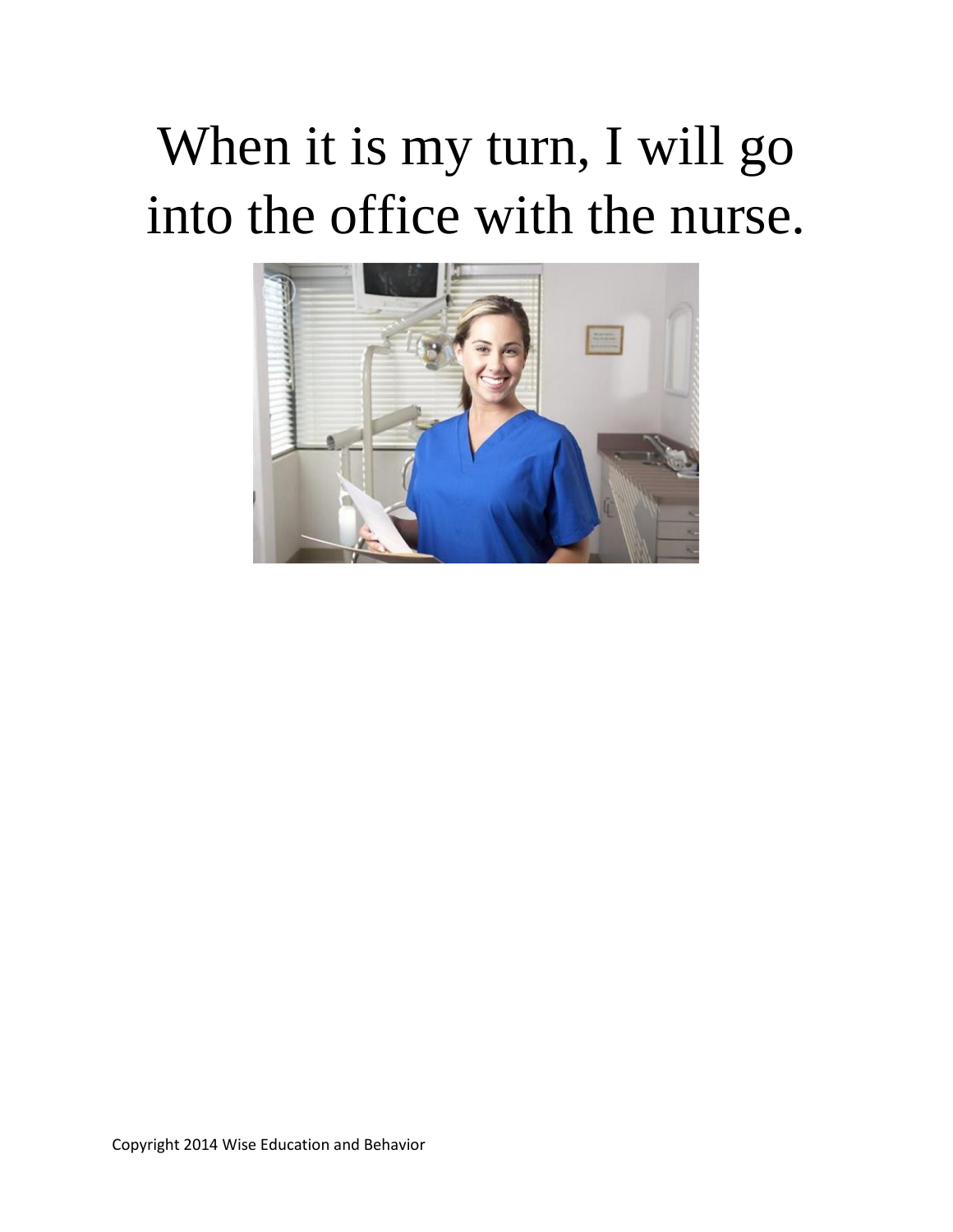#### The nurse will weigh me.

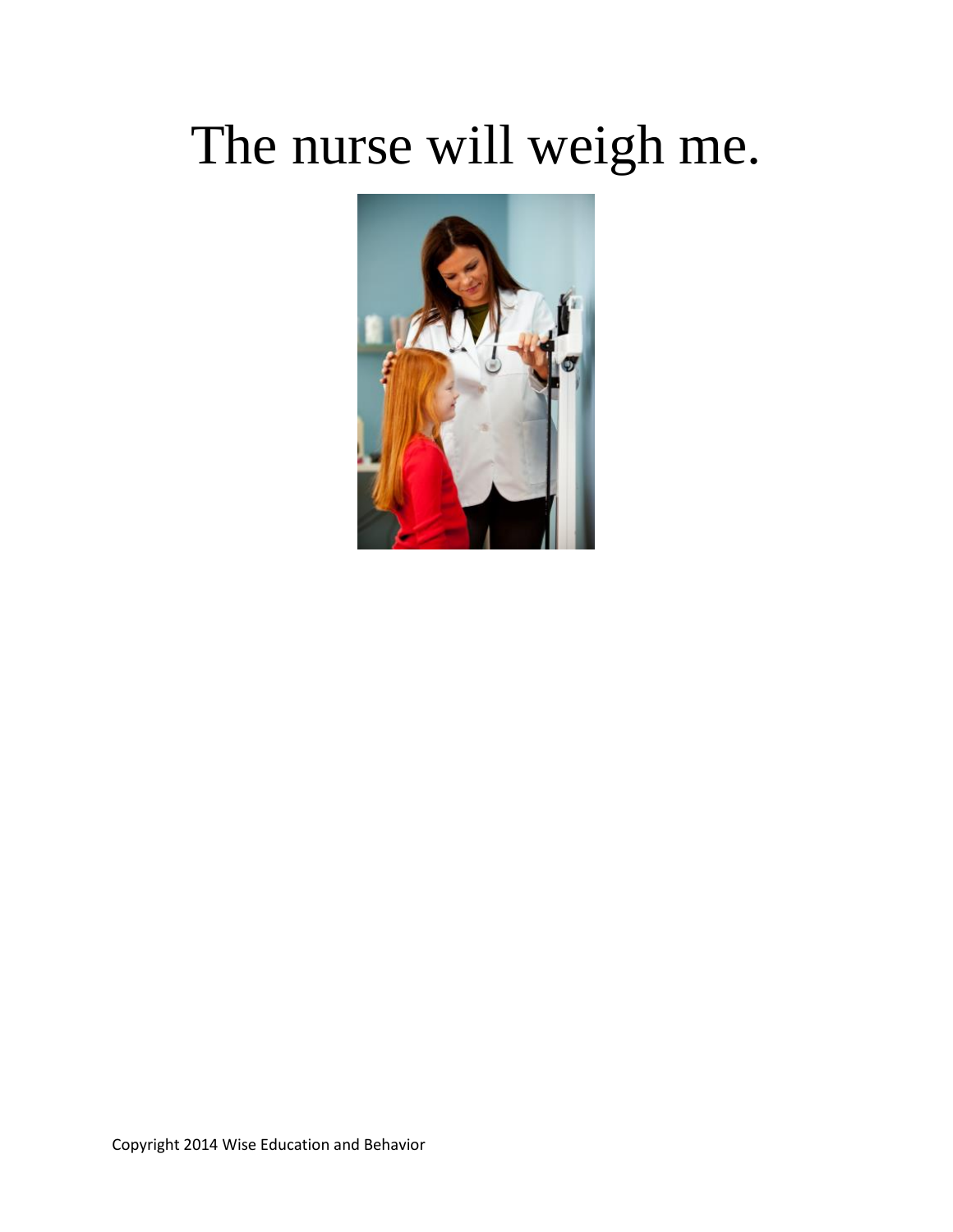## She also might check how tall I am.

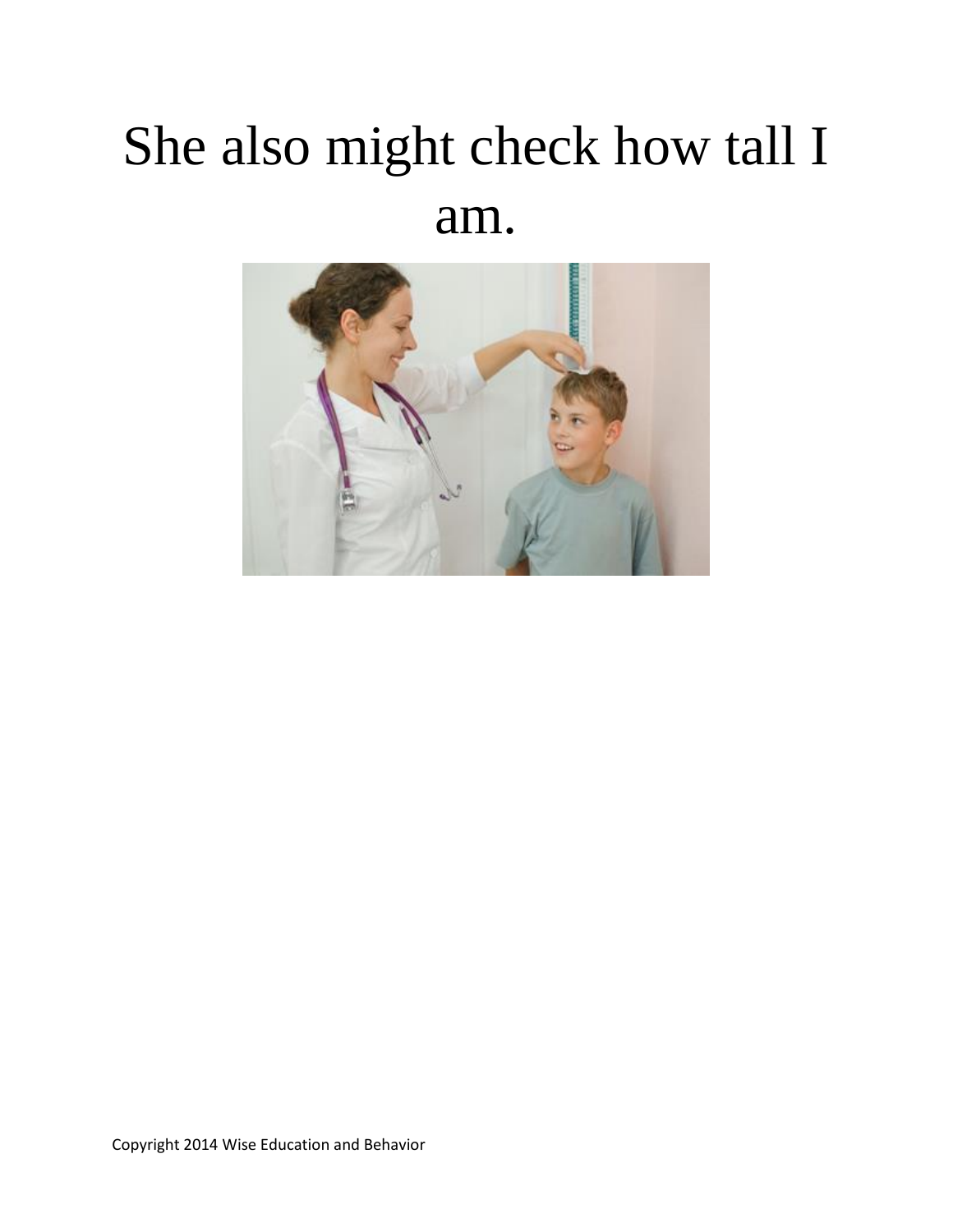# She will take my blood pressure.

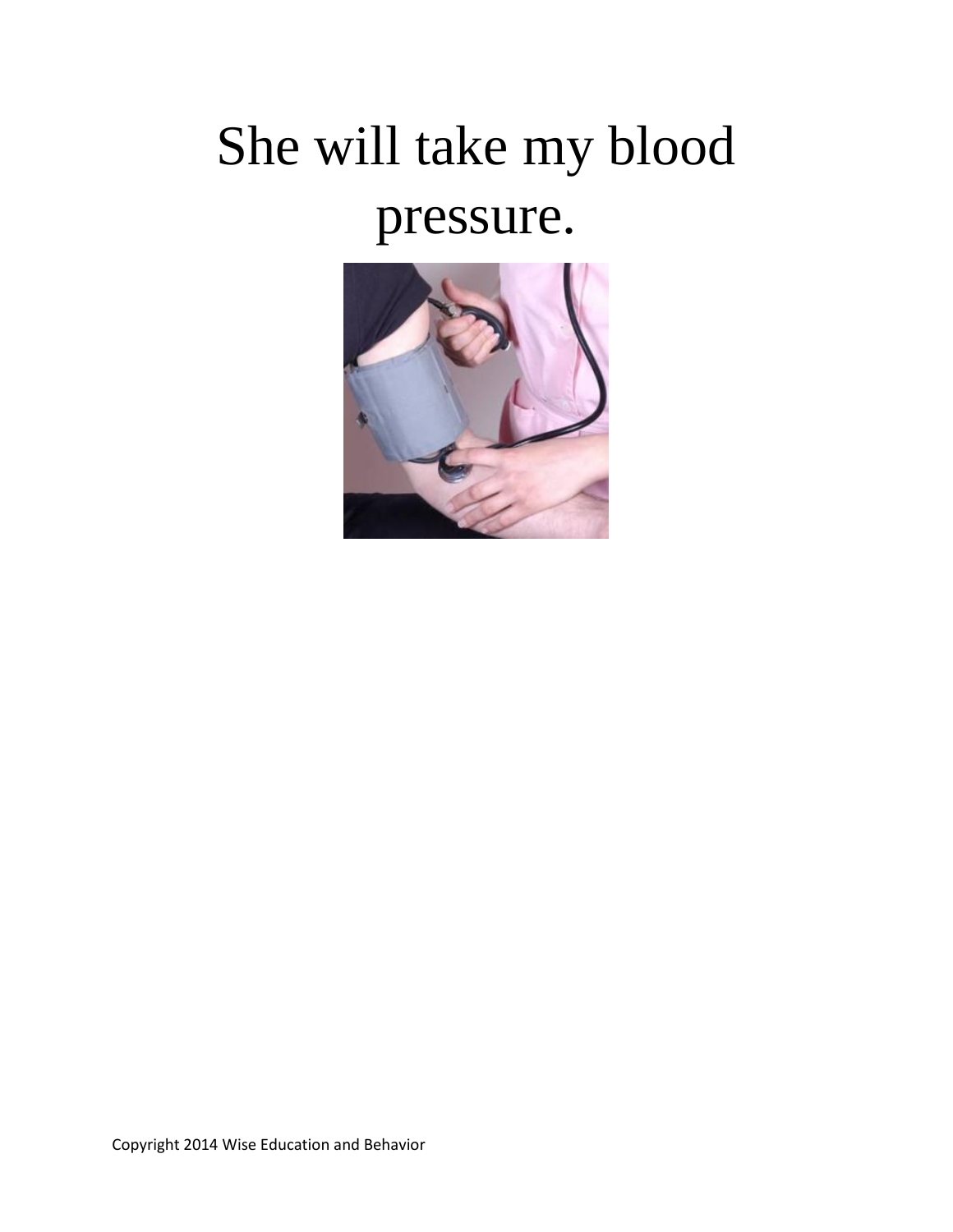She might give me a shot to keep me healthy. It might pinch but it will be over quick.

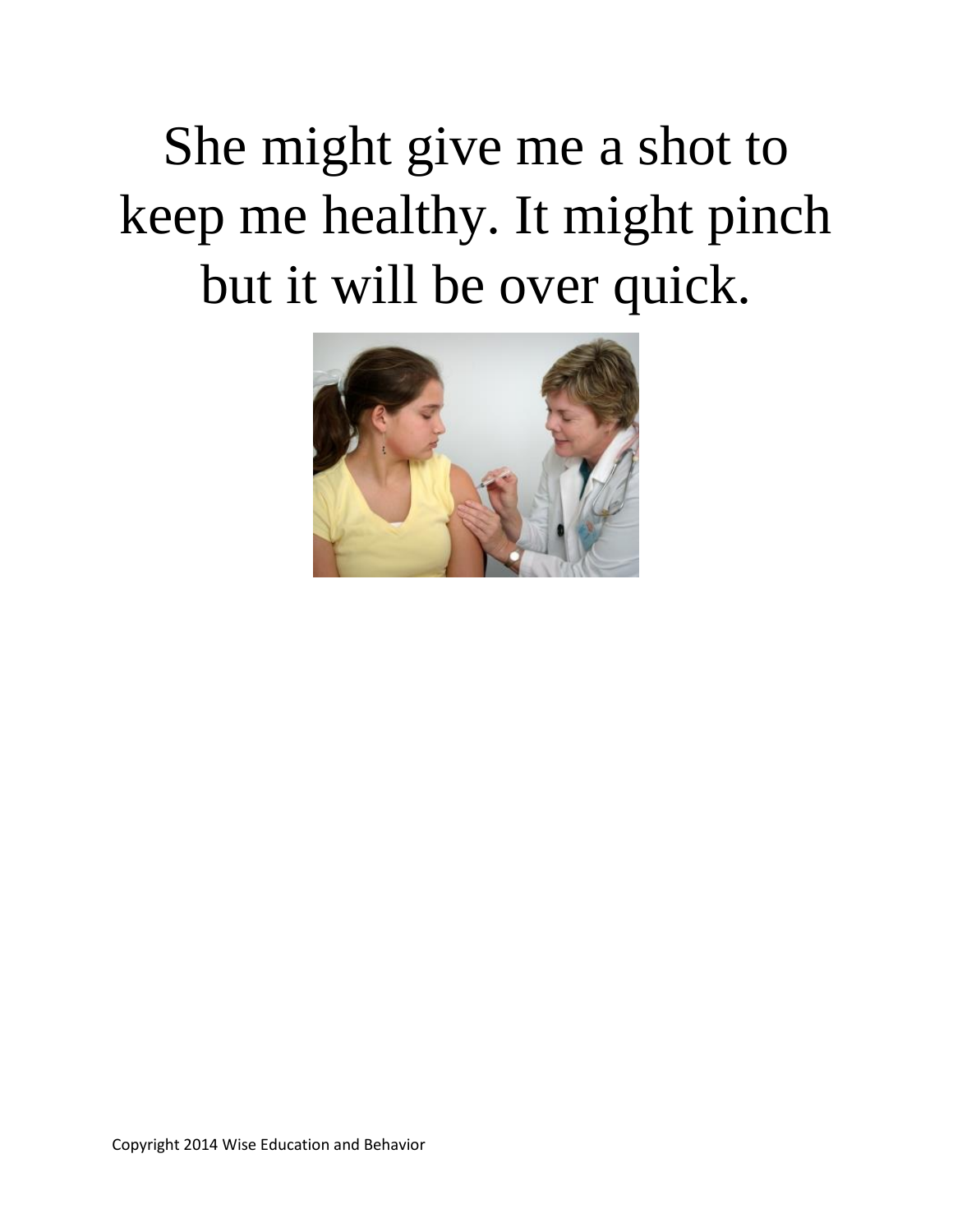## She will ask how I am feeling and take notes for the doctor.

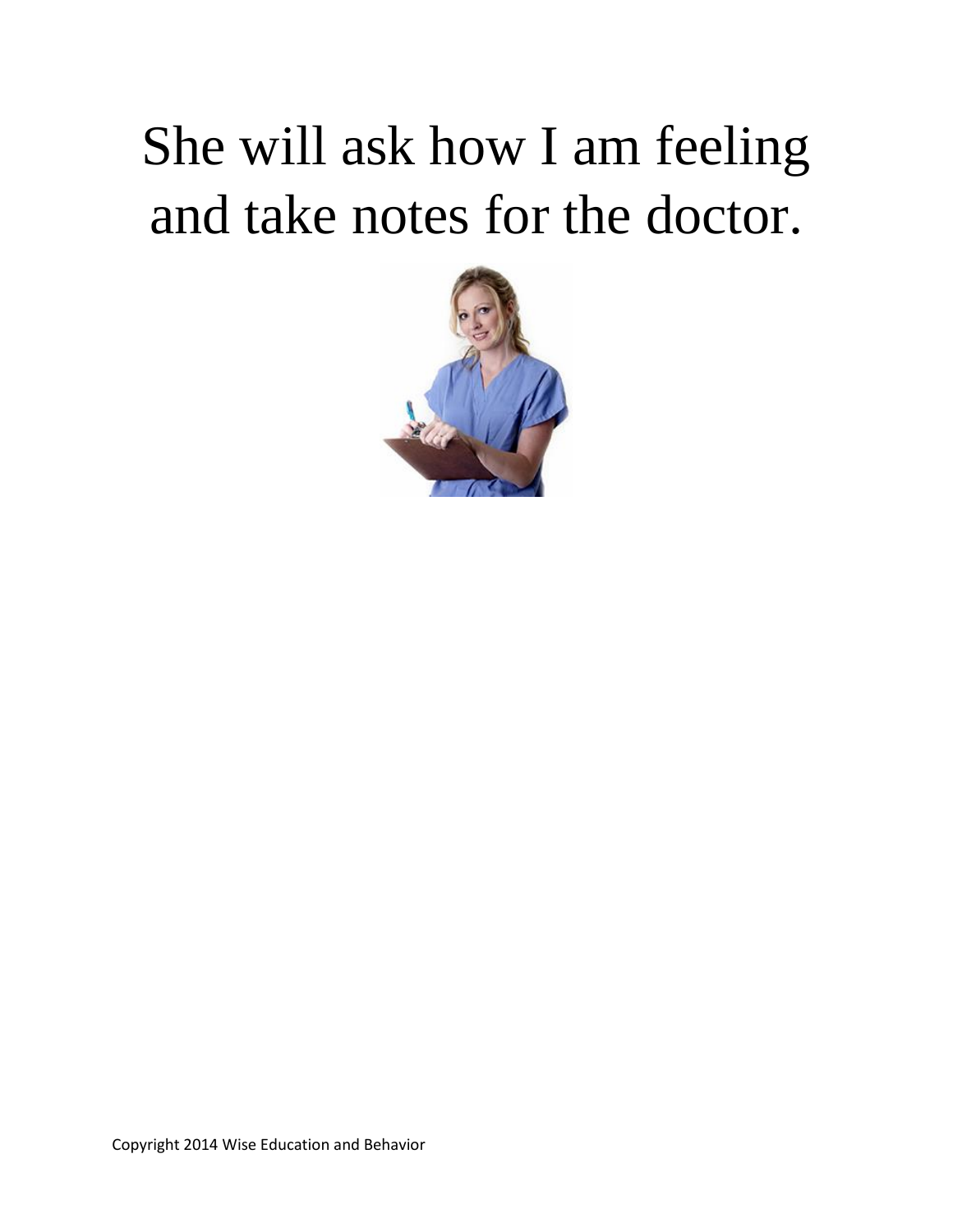#### Next, the nurse will leave and the doctor will come in.

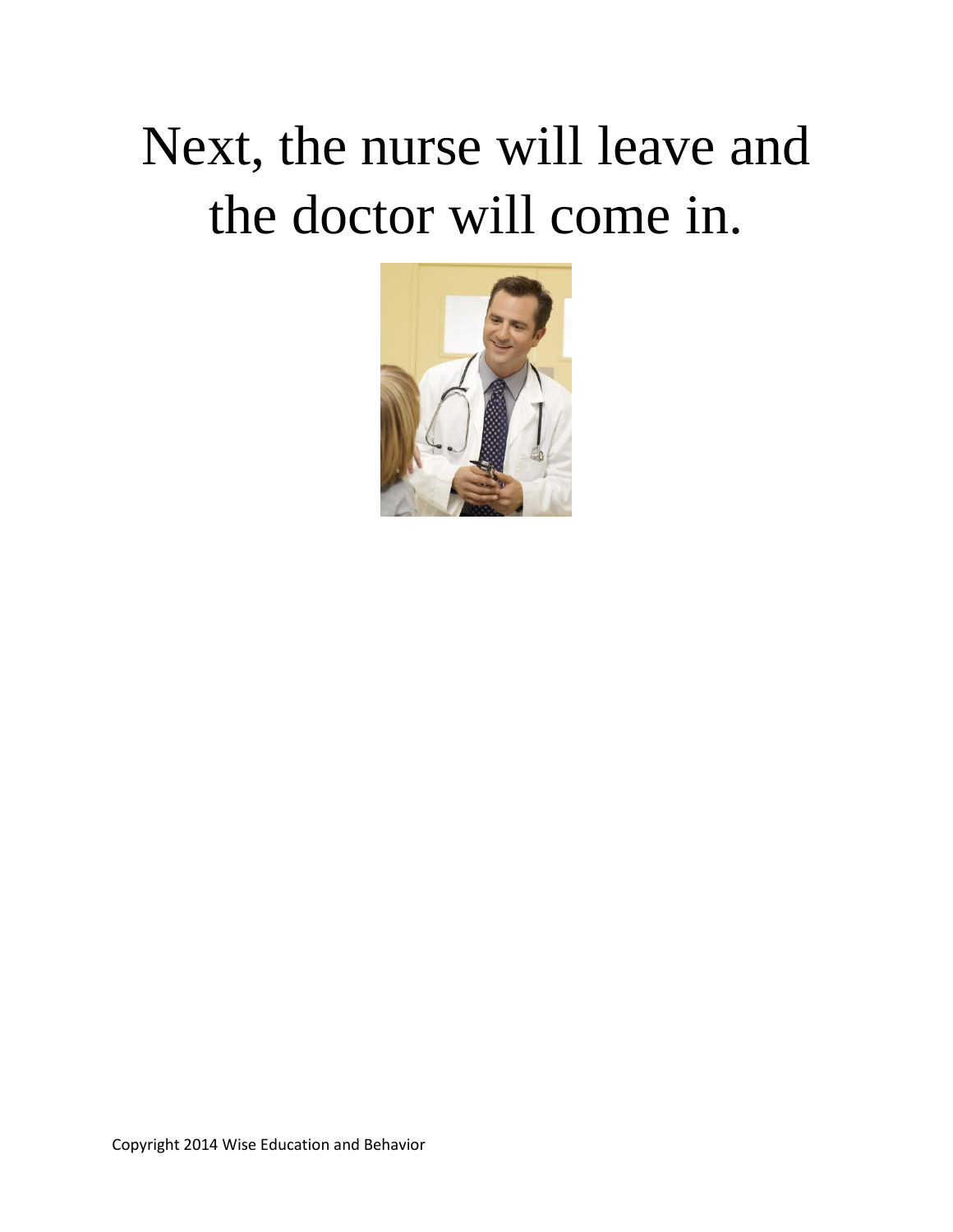#### He will ask how I am feeling.

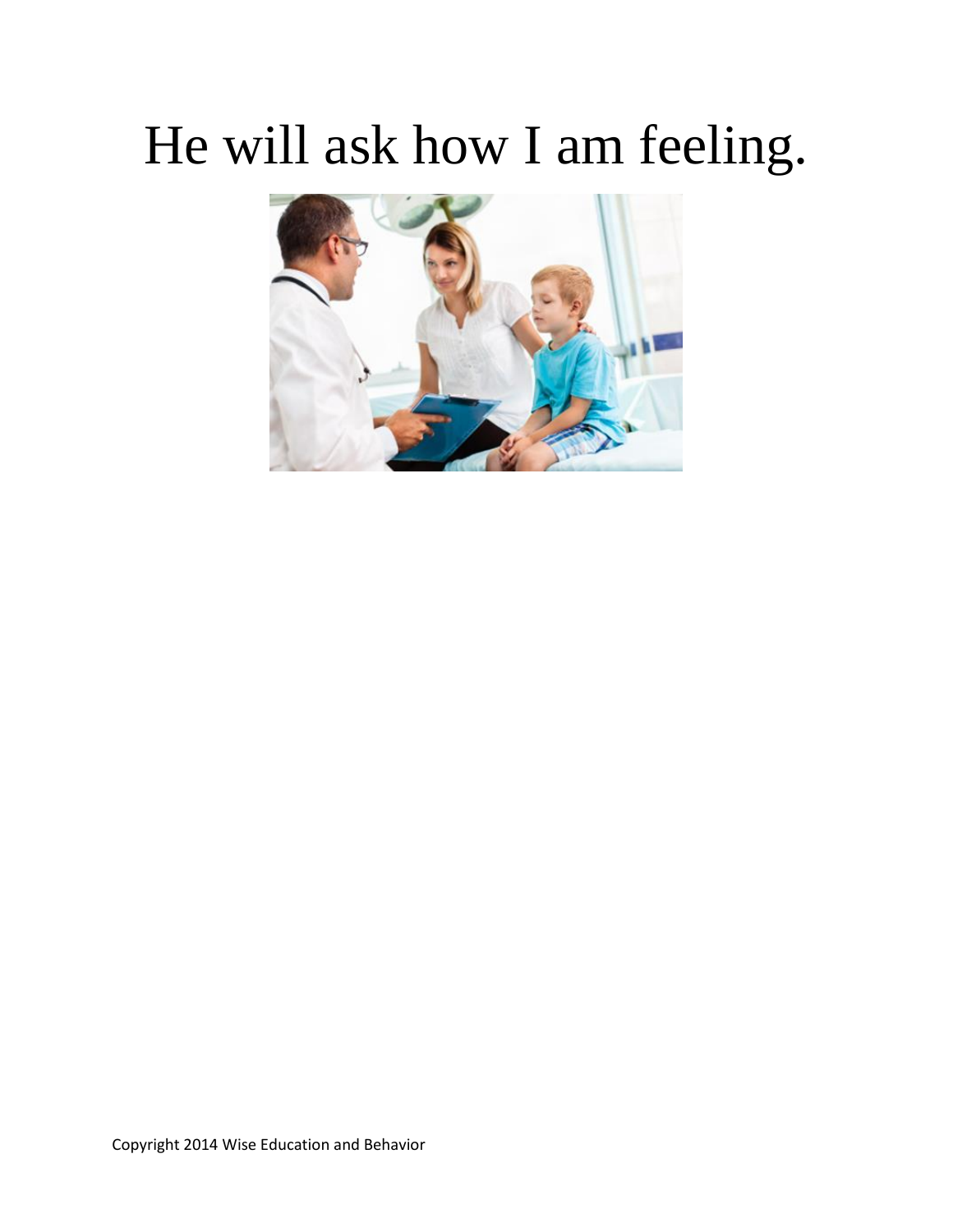## He will look in my ears and throat.

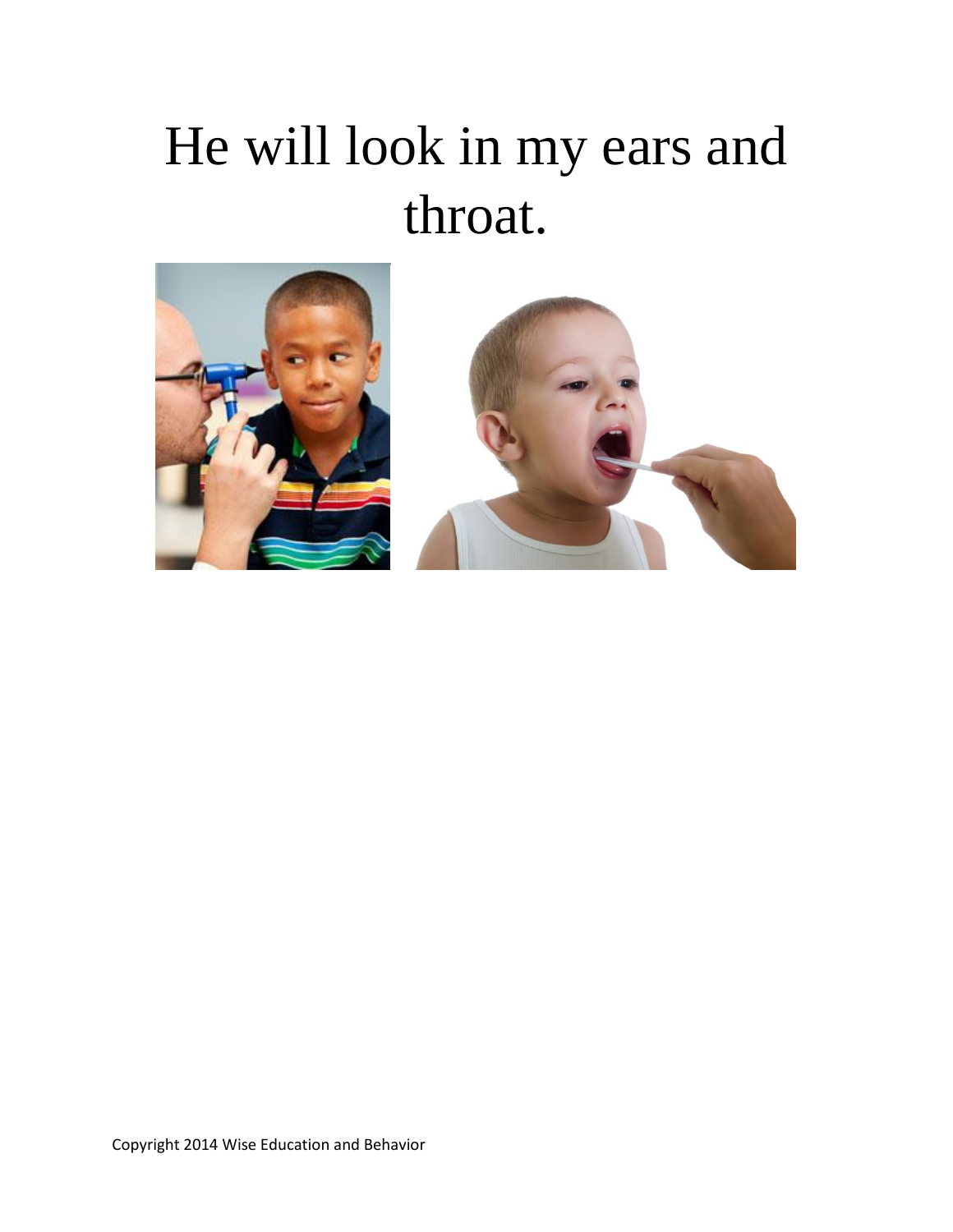# He will listen to my heart with his stethoscope.

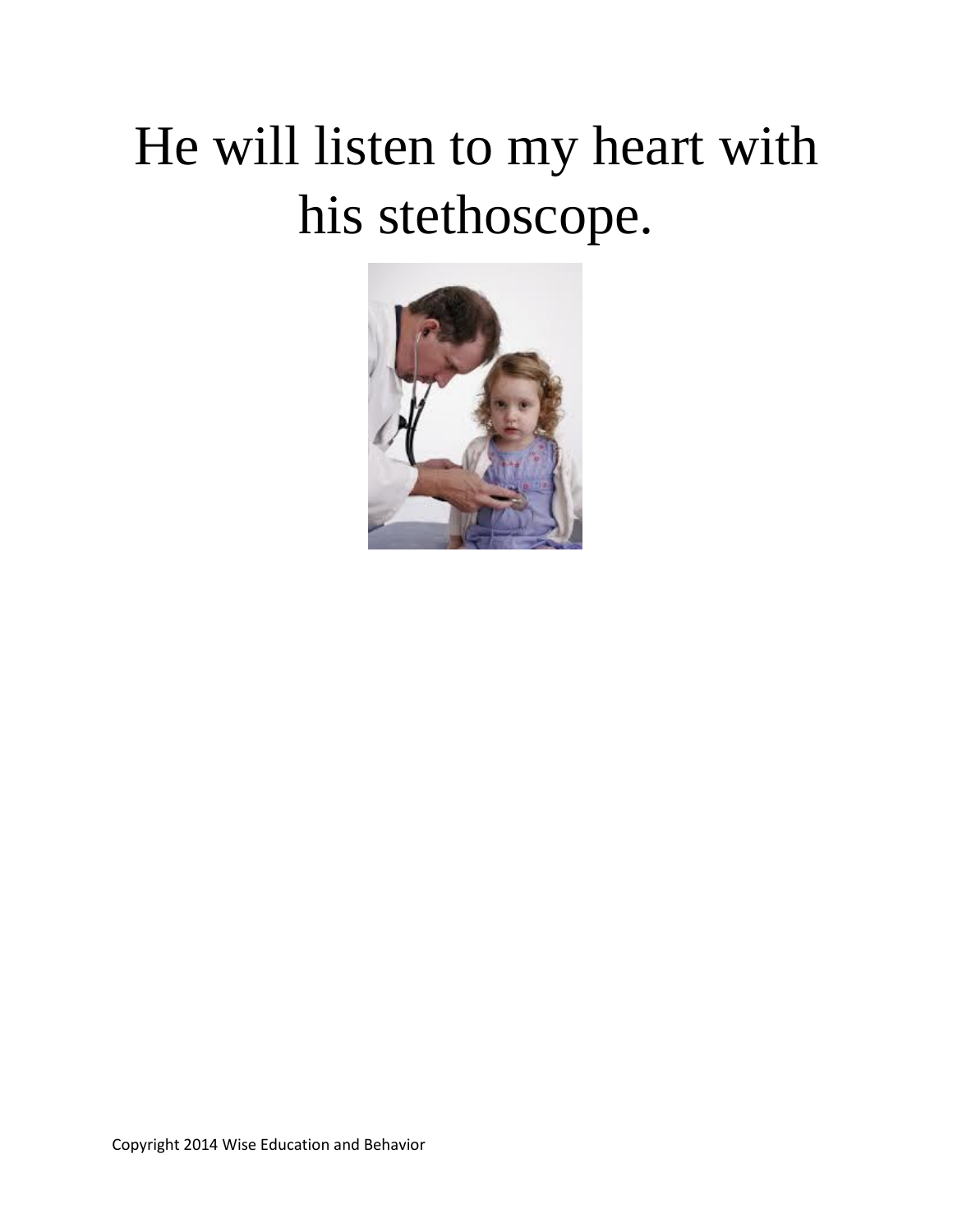# He will listen to my lungs with his stethoscope and ask me to take deep breaths while he listens.

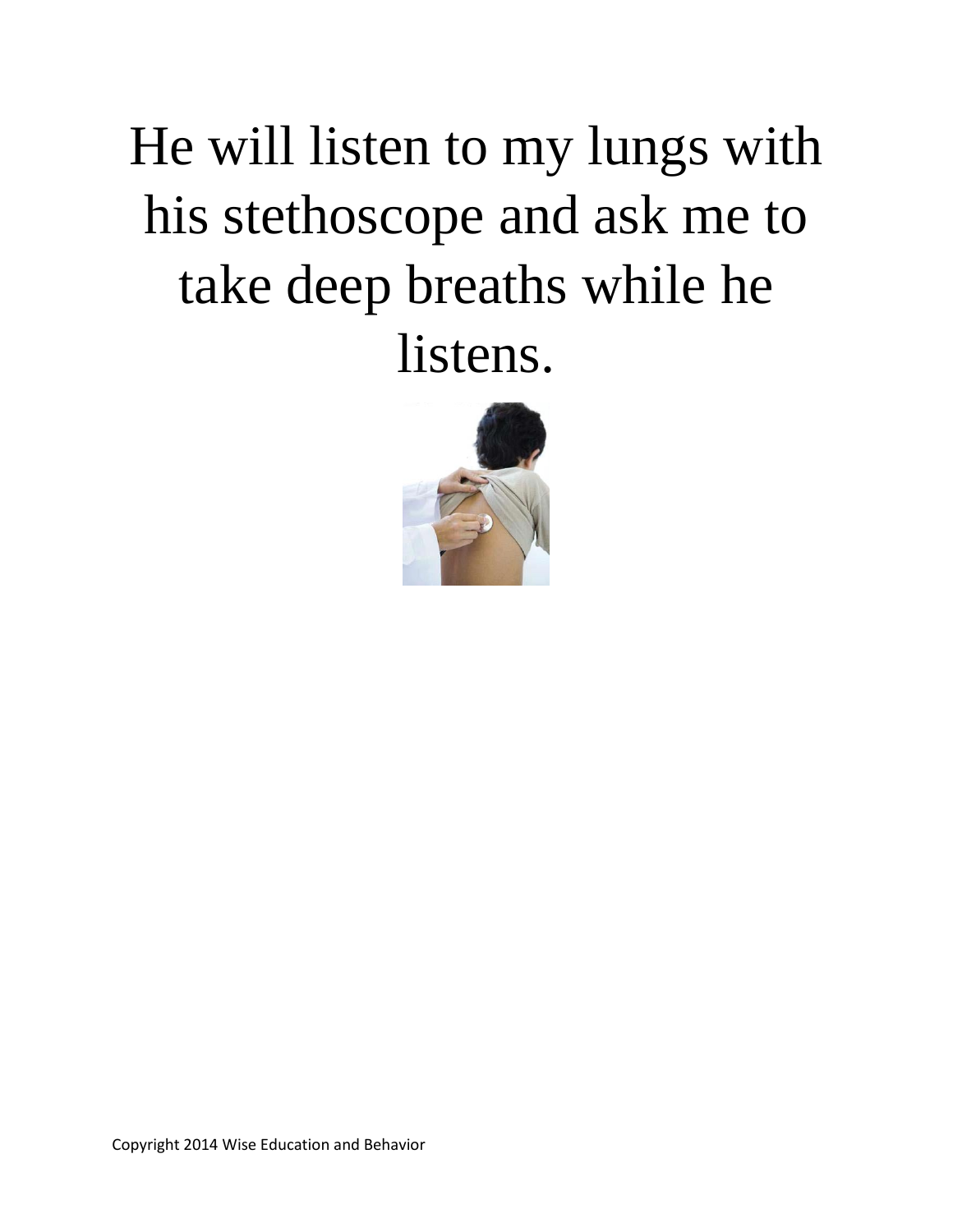# If anything is bothering me, like my stomach, he might check that too.

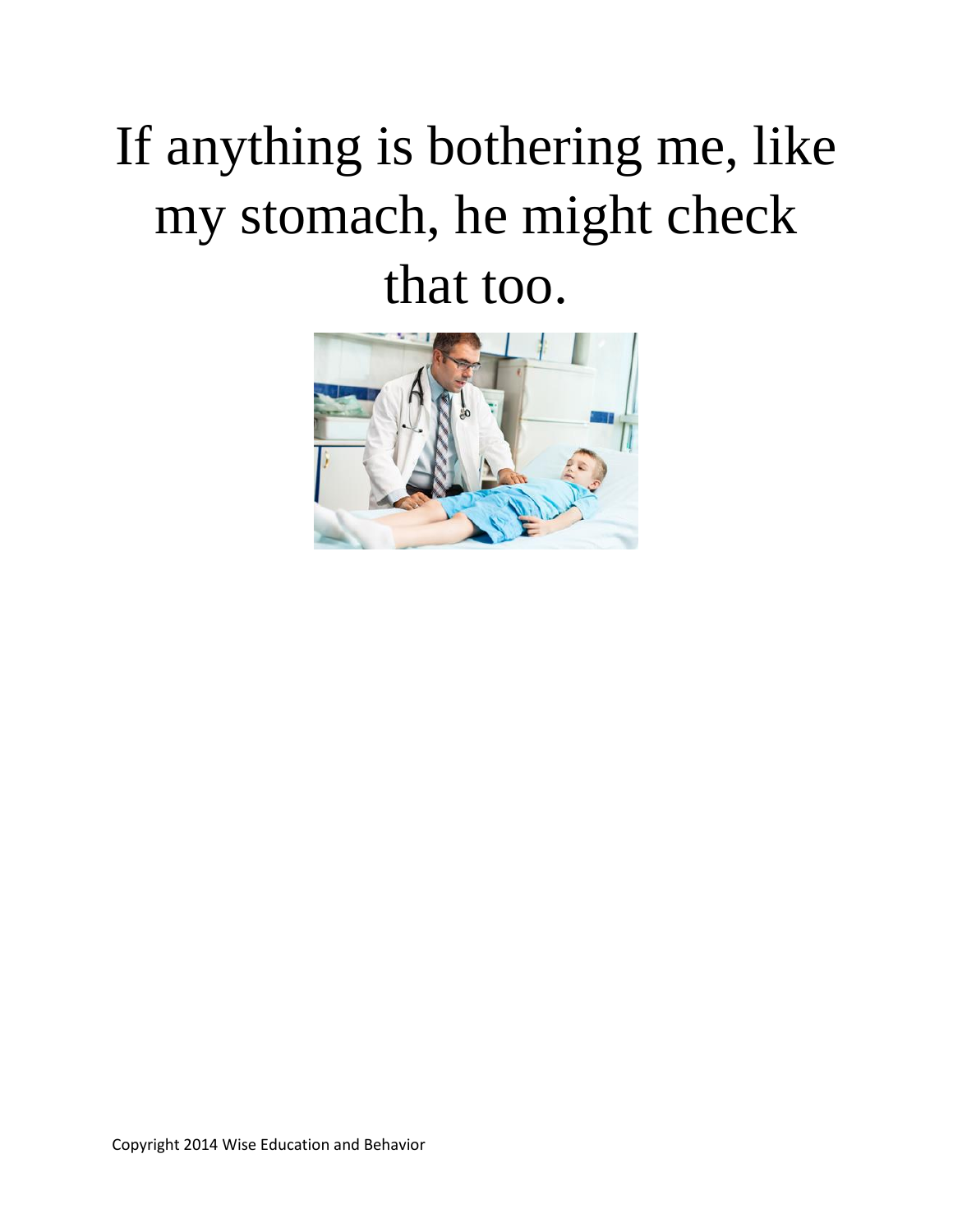# On some visits, I might take a vision test to make sure I can see okay…

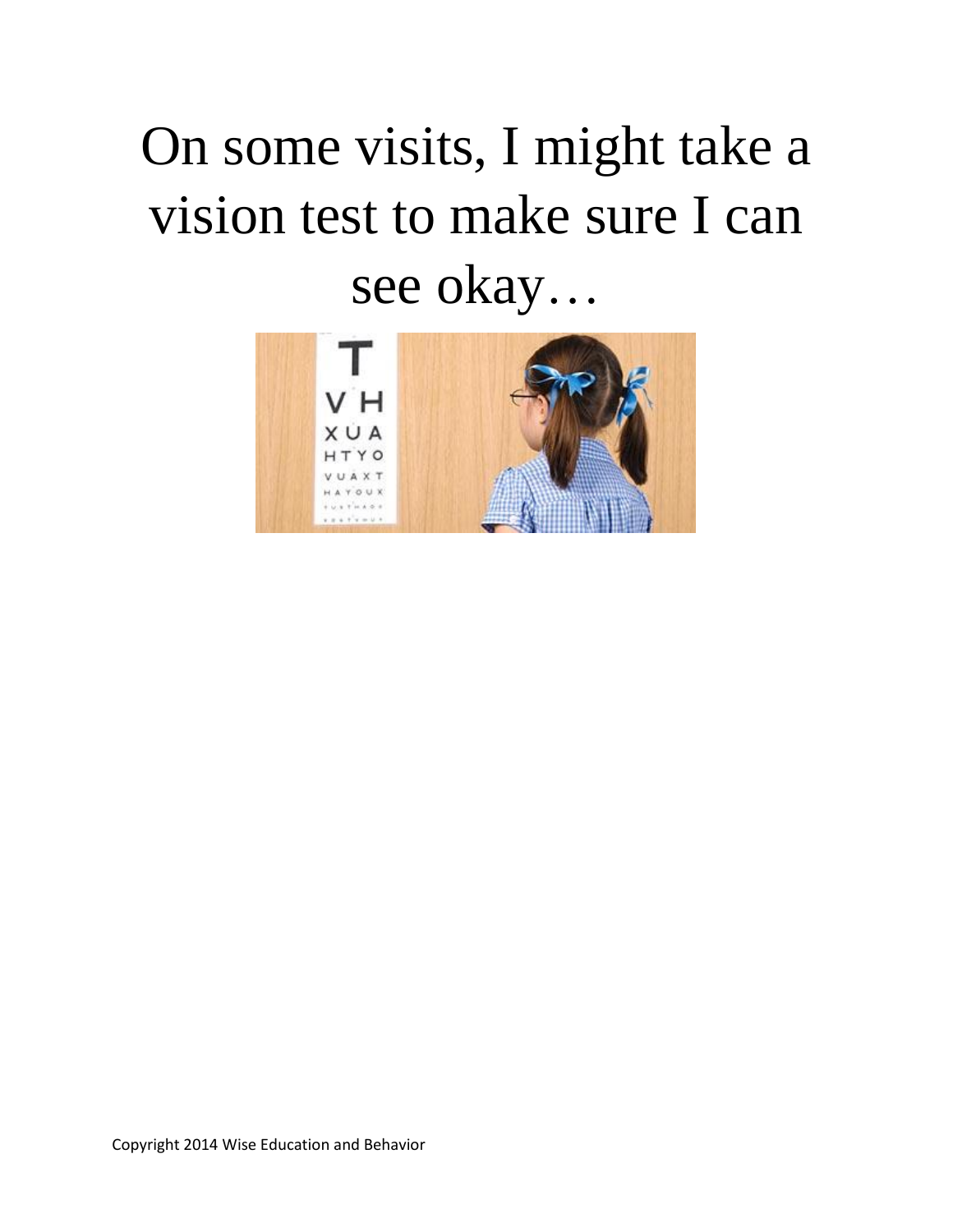## and a hearing test, to make sure I can hear okay.